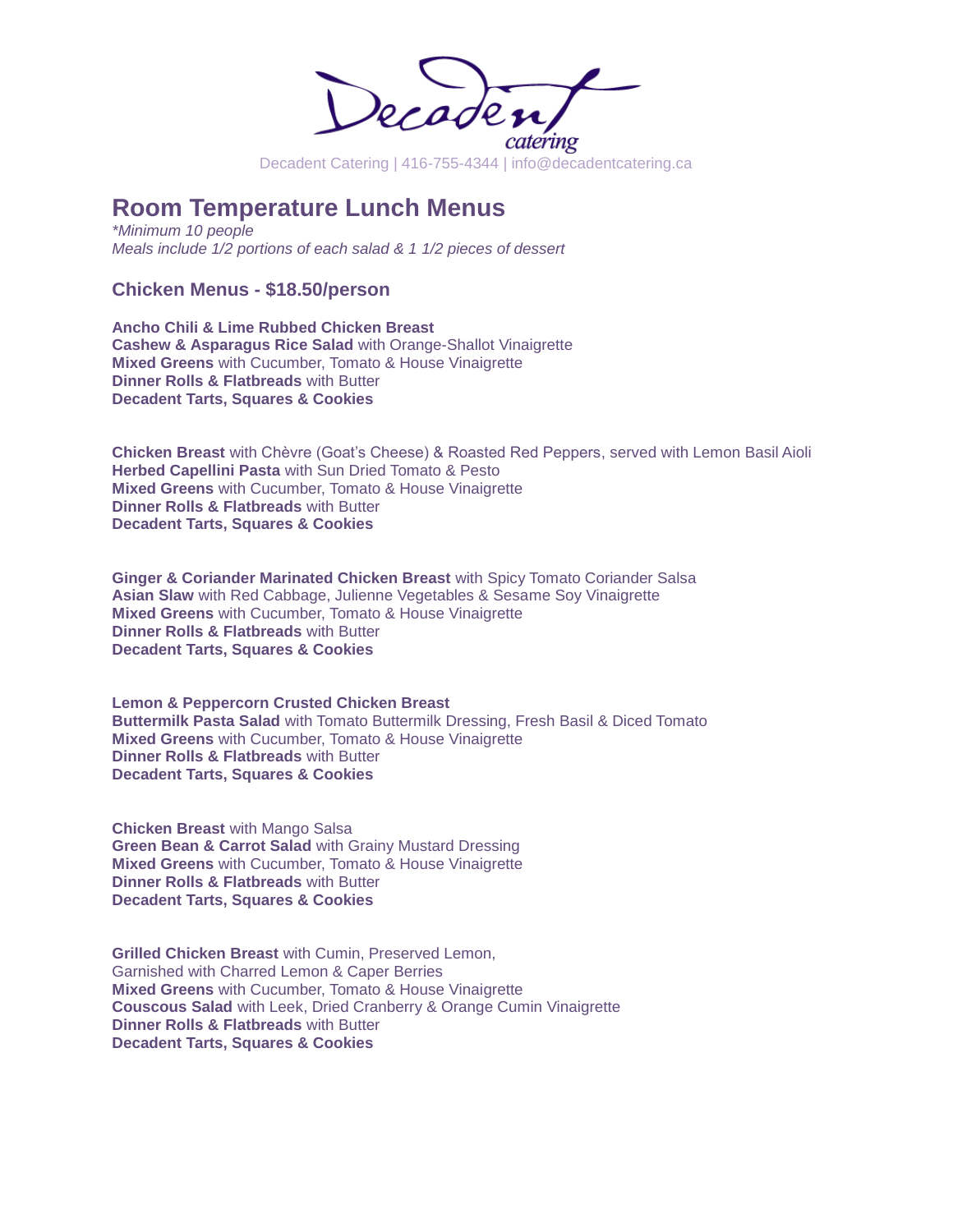**Thai Herb Marinated Chicken** with Ginger & Mint **Rice Salad** with Lemongrass, Bok Choy, Julienned Vegetables& Orange-Shallot Vinaigrette **Baby Spinach Salad** with Strawberries, Toasted Almonds & Sherry Vinaigrette **Dinner Rolls & Flatbreads** with Butter **Decadent Tarts, Squares & Cookies**

**Piri Piri Marinated Chicken Breast Orzo Pasta Salad** with Grilled Eggplant, Sweet Corn, Roasted Red Peppers & Sweet 'n Sour Vinaigrette **Mixed Greens** with Cucumber, Tomato & House Vinaigrette **Dinner Rolls & Flatbreads** with Butter **Decadent Tarts, Squares & Cookies**

**Chinese Five Spice Chicken Breast Napa Cabbage Slaw** with Sesame Peanut Dressing **Mixed Greens** with Cucumber, Tomato & House Vinaigrette **Dinner Rolls & Flatbreads** with Butter **Decadent Tarts, Squares & Cookies**

**Grilled Tamarind Glazed Chicken Breast Napa Cabbage Slaw** with Jicama, Snow Peas, Carrots & Sweet & Sour Dressing **Mixed Greens** with Cucumber, Tomato & House Vinaigrette **Dinner Rolls & Flatbreads** with Butter

**Caribbean Spice Rubbed Chicken Breast** with Pineapple, Radish & Pepper Salsa **Three Cabbage Salad** with Mango, Papaya, Black Beans, Peppers & Cilantro Lime Vinaigrette **Mixed Greens** with Tomato, Cucumber & House Vinaigrette **Dinner Rolls & Flatbreads** with Butter **Decadent Tarts, Squares & Cookies**

**Chicken Breast** with Sundried Tomato Pesto, Topped with Black & Green Olives, Roasted Red Peppers & Fresh Basil **Mediterranean Salad** with Kale, Garbanzo Beans, Tomatoes, Chives, Parsley & Olives Dressed with Lemon & Olive Oil **Mixed Greens** with Tomato, Cucumber & House Vinaigrette **Dinner Rolls & Flatbreads** with Butter **Decadent Tarts, Squares & Cookies**

**Southwest Spiced Rubbed Chicken Breast** with Green Grapes, Scallion & Mint Salsa **Black Bean, Lentils & Soya Beans tossed** with Grape Tomatoes, Julienne Bell Peppers, Tossed in a Cilantro Chilli Lime Dressing **Mixed Greens** with Tomato, Cucumber, House Vinaigrette **Dinner Rolls & Flatbreads** with Butter **Decadent Tarts, Squares & Cookies**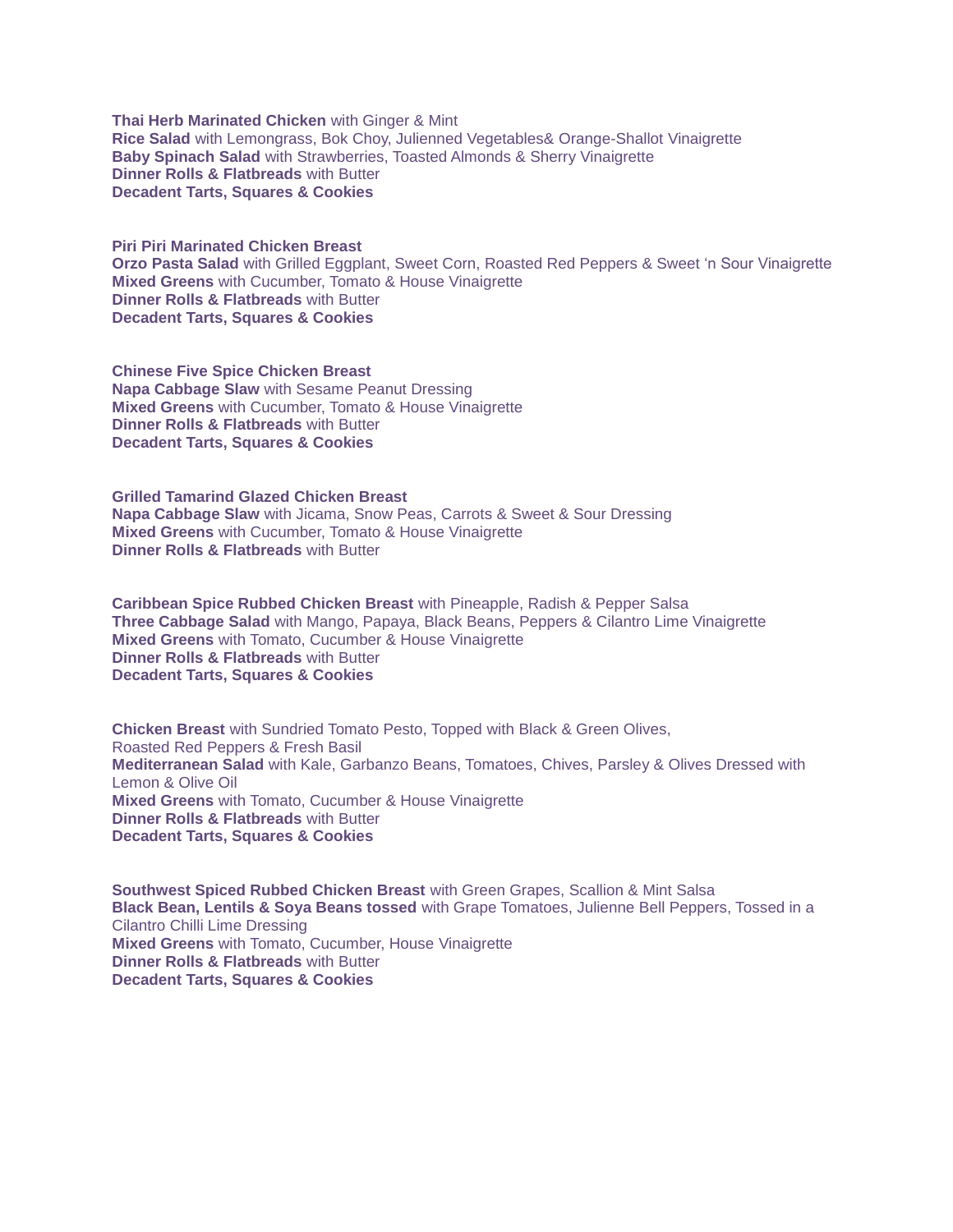### **Fish Menus - \$21.00/person**

**Atlantic Salmon Filet** with Grilled Pineapple & Jalapeño Salsa Curried Coconut Rice with Sweet Peas **Mixed Greens** with Cucumber, Tomato & House Vinaigrette **Dinner Rolls & Flatbreads** with Butter **Decadent Tarts, Squares & Cookies**

**Grilled Salmon** Served with Roasted Sweet Corn & Tomato Salsa **Chick Pea Salad with Peppers & Basil Mixed Greens** with Cucumber, Tomato & House Vinaigrette **Dinner Rolls & Flatbreads** with Butter **Decadent Tarts, Squares & Cookies**

**Poached Atlantic Salmon Filet** with Citrus Dill Mayo on a Bed of Greens **Orzo Pasta Salad** with Grilled Eggplant, Charred Red Onion, Cherry Tomato & Fresh Herbs **Mixed Greens** with Cucumber, Tomato & House Vinaigrette **Dinner Rolls & Flatbreads** with Butter **Decadent Tarts, Squares & Cookies**

**Grainy Mustard Crusted Salmon White Skin Potato Salad** with Scallions & Peppers Tossed in a Creamy Dressing **Mixed Greens** with Cucumber, Tomato & House Vinaigrette **Dinner Rolls & Flatbreads** with Butter **Decadent Tarts, Squares & Cookies**

**Black Olive Tapenade Crusted Salmon Grilled Vegetable Salad** with Romaine Hearts & Balsamic Vinaigrette **Mixed Greens** with Cucumber, Tomato & House Vinaigrette **Dinner Rolls & Flatbreads** with Butter **Decadent Tarts, Squares & Cookies**

**Tandoori Spiced Salmon** with Cucumber Raita **Romaine & Arugula Salad** with Honey Dijon Vinaigrette **Mixed Greens** with Cucumber, Tomato & House Vinaigrette **Dinner Rolls & Flatbreads** with Butter **Decadent Tarts, Squares & Cookies**

**Roasted Atlantic Salmon Filet** with Olive, Caper & Tomato Relish **Fusilli Pasta Salad** with Fresh Peas & Mushrooms **Mixed Greens** with Cucumber, Tomato & House Vinaigrette **Dinner Rolls & Flatbreads** with Butter **Decadent Tarts, Squares & Cookies**

**Pacific Rim Herb & Spice Crusted Salmon Filet** with Daikon & Snow Pea Slaw Garnish **Vermicelli Rice Noodle Salad** with Julienne Vegetables, tossed in a Citrus Sweet Chili Vinaigrette **Mixed Greens** with Tomato, Cucumber & House Vinaigrette **Dinner Rolls & Flatbreads** with Butter **Decadent Tarts, Squares & Cookies**